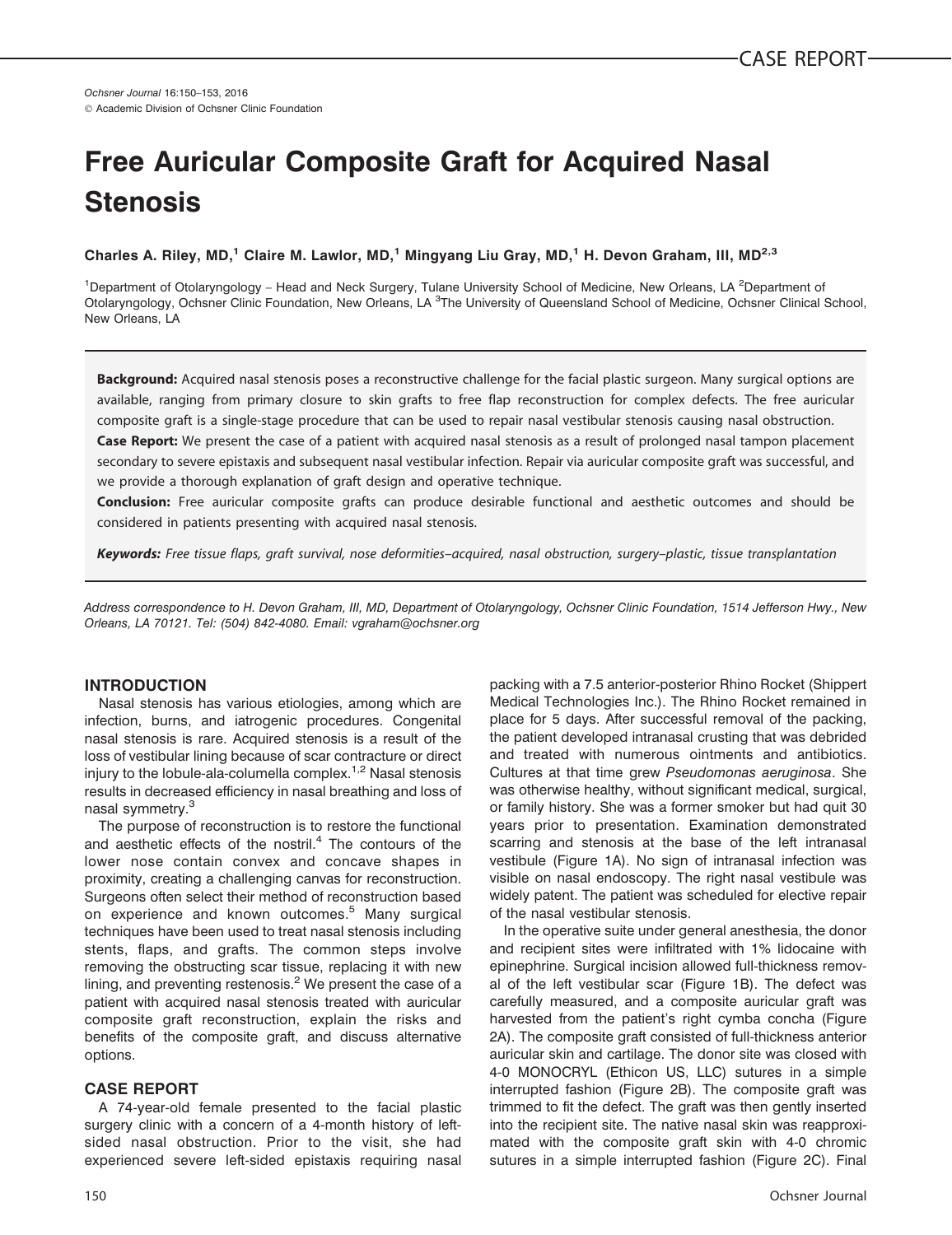

Figure 1. A: Left acquired nasal stenosis from anterior-posterior Rhino Rocket placement and vestibulitis. B: Full-thickness excision of left vestibular scar.

closure camouflaged all incisions well. The defect was repaired completely from both functional and aesthetic viewpoints (Figure 2D).

The patient returned for follow-up appointments at 1 week, 1 month, and 3 months postoperatively, demonstrating 100% graft acceptance with good color and viability. The patient reported marked improvement in nasal obstruction (Figure 3). She denied pain and cosmetic deformity at the donor and recipient sites.

#### **DISCUSSION**

Nasal stenosis presents a challenging clinical and surgical dilemma. Acquired nasal stenosis has an array of etiologies. Infection from bacterial vestibulitis or herpes zoster virus has been documented to result in nasal stenosis because the anterior nasal mucosa becomes scarred and then contracts. Iatrogenic causes include nasogastric tube placement, nasotracheal intubation, poor surgical technique, and cauterization of nasal mucosa, all of which can result in narrowing of the nasal aperture.<sup>6</sup> Systemic diseases such as Behçet disease have been documented to cause nasal stenosis. Burns are another common etiology. Stenosis can also result from direct injury to the lobule-ala-columella complex or loss of healthy

Volume 16, Number 2, Summer 2016 151 and the state of the state of the state of the state of the state of the state of the state of the state of the state of the state of the state of the state of the state of the state of

vestibular lining.<sup>7</sup> Congenital nasal stenosis is a rare clinical entity. Nasal stenosis results in decreased efficiency in nasal breathing as well as a loss of symmetric nostrils, affecting quality of life.

The overarching themes of repairing acquired nasal stenosis are to excise the obstructing cicatrix; replace the scar tissue with a new, healthy lining; and stent the nostril to prevent restenosis.<sup>7</sup> Often, surgery requires multilayer reconstruction because skin, skeletal support, and nasal lining are excised to prevent stenosis recurrence.

Various strategies have been developed depending on the severity of stenosis and degree of reconstructive complexity. Simple small defects can be left to heal by secondary intention. Small defects in an alar groove or perpendicular to the nasal rim can be closed primarily. Fullthickness and split-thickness skin grafts are another viable option if the defect is not full thickness, but these grafts are infrequently used in isolation because of postoperative contraction and a lack of underlying support.

Local flaps present another option. An intravestibular Z- or W-plasty involves excising the existing scar and creating multiple flaps that interdigitate to provide epithelial coverage.<sup>8</sup> These flaps provide healthy, vascularized tissue but result in additional rearranged scarring that can be bulky.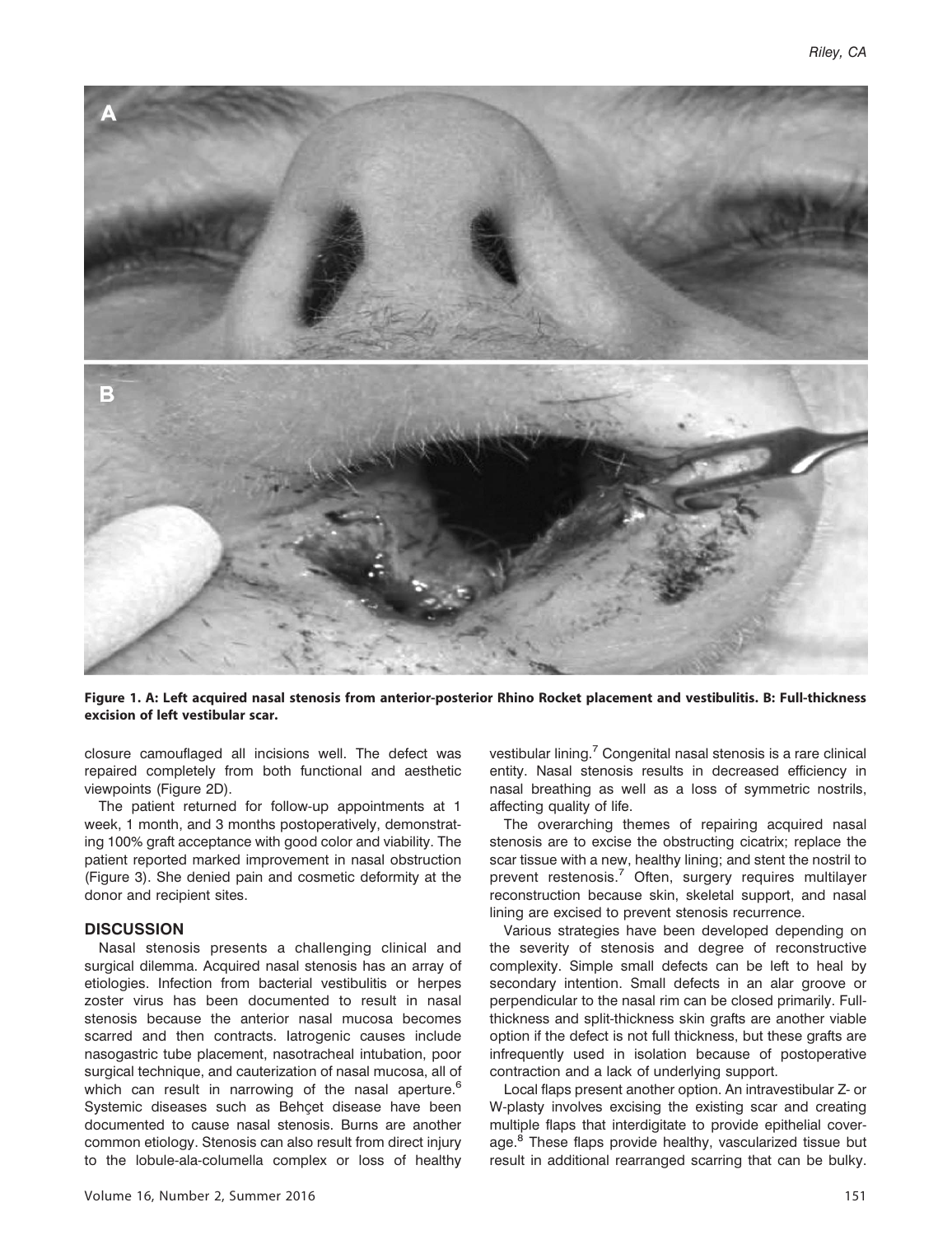

Figure 2. A: Right auricular composite graft harvest. B: Inconspicuous donor site scar. C: Insetting the auricular composite graft into the recipient site. D: Intraoperative view of the repair of vestibular stenosis with graft in place.

Yamawaki reported 2 cases in which a local para-alar crescentic subcutaneous pedicle flap was used to correct severe anterior nasal stenosis, thus avoiding the need to harvest cartilage.<sup>1</sup> The paramedian forehead flap is another option with its robust and reliable blood supply via the supratrochlear artery and minimal comorbidity at the donor site. However, the 2-stage procedure, flap contraction, and distortion of initial symmetry can minimize the paramedian forehead flap's desirability. Other authors have argued for conservative management of nasal stenosis with serial stenting.<sup>3</sup> Stenting creates a longer columella, improves nasal tip projection, and increases the 3-dimensional size of



Figure 3. At 1 month postoperatively, the patient demonstrated 100% graft acceptance with good color and viability and reported marked improvement in nasal obstruction.